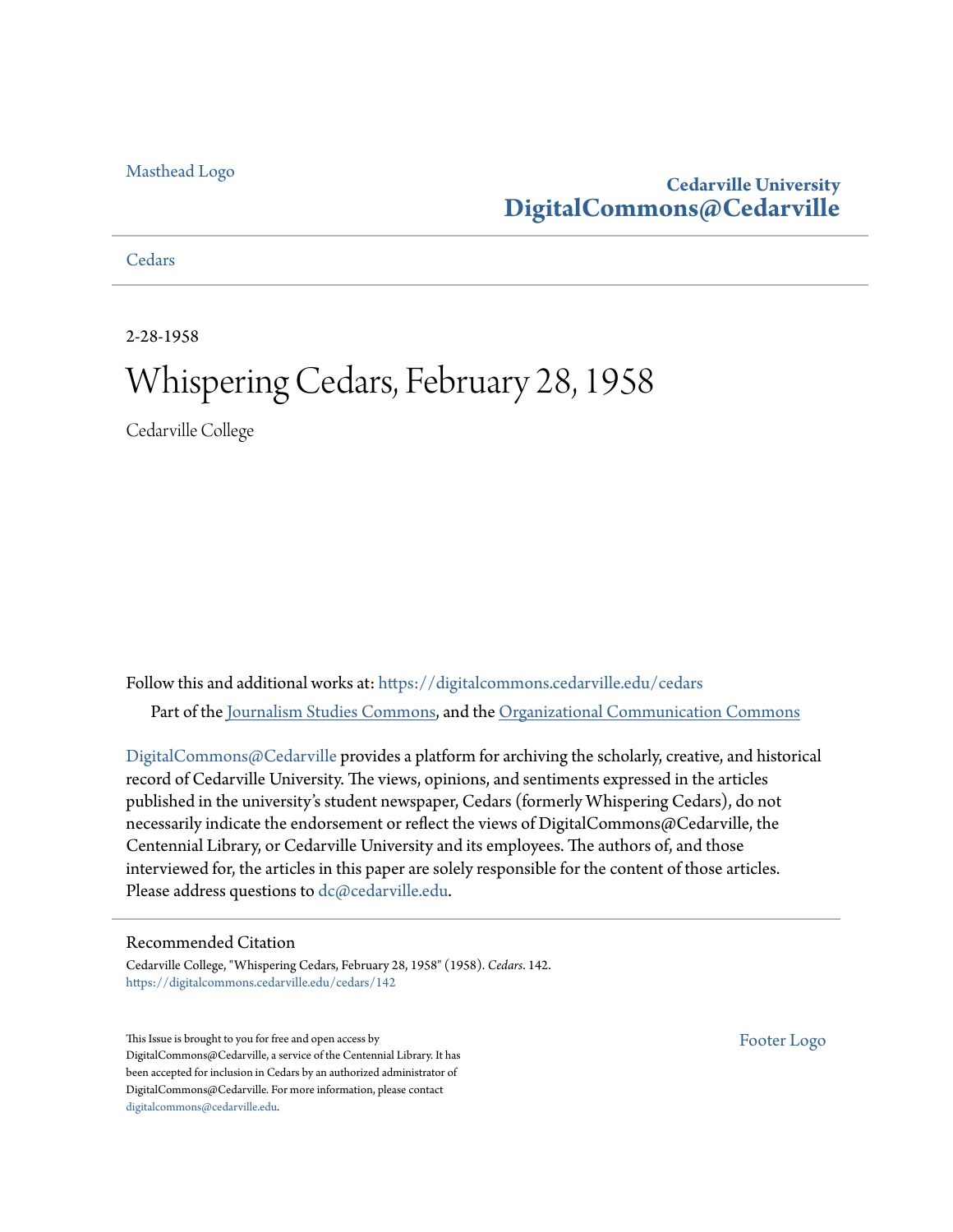

WEEKLY STUDENT PUBLICATION < CEDARVILLE COLLEGE .

Vol. II

February 28, 1958

No. 14

JR. 'S TREAT SR. 'S AT PIZZA PARTY; HEID IN DINING HALL, MARCH 1

It seems as though the Seniors have always been successful in "out witting" the Juniors on their sneak day in the history of our young college.

However, the Juniors are glad they had an interesting a n d eventful day, even though we haven't forgiven them for leaving at such an unspeakable hour j

Now, the Juniors would like to honor them with a party. It is planned for 8:00 P.M. on Saturday, March 1, in the dining hall,

We hear most of the Seniors and Juniors' "like" Pizza, so come expecting a good time. There will also be carteons shown,

## STUDENT WIVES GUILD MEETS TONIGHT

Student wives plan to h o l d their February meeting at 7:30 tonight at the home of Mr. & Mrs. Cleveland McDonald on Xenia Avenue.  $Mrs_a$ George Milner, the guest speaker, has been asked to speak on the topic, ' "Personal Appearance and Conduct of the Christian."

A new group project will

LOUNGE OPENED BY STUDENT COUNCTI. SUN. P.M. ON PROVISIONAL BASIS

Last Sunday, Rebruary 23rd, was the first time Student Council had the lounge open in the afternoon. The lounge will be open on Sundays in the afternoon from  $1.00$  p.m. to  $5:00$  p.m., and in the evening after church until 10:30. This provision was made for the students so that they would have a place to take their dates.

Of course, at the present time this is only on a temporary basis to see whether enough students take advantage of this provision made by the school.

There is a new Hi-Fidelity speaker in the lounge connected to the HLFI phonograph i n the library, All of this is for you as students to enjoy, Why not take advantage of this situation so that it might become permanent. This is your school: make it a good one.

SEE PAGE 4 FOR SPECIAL REPORT

ti<br>1980 - Componentation

discussed. Every member is encouraged to attend and to bring a homemaker's hint to share with be the other members.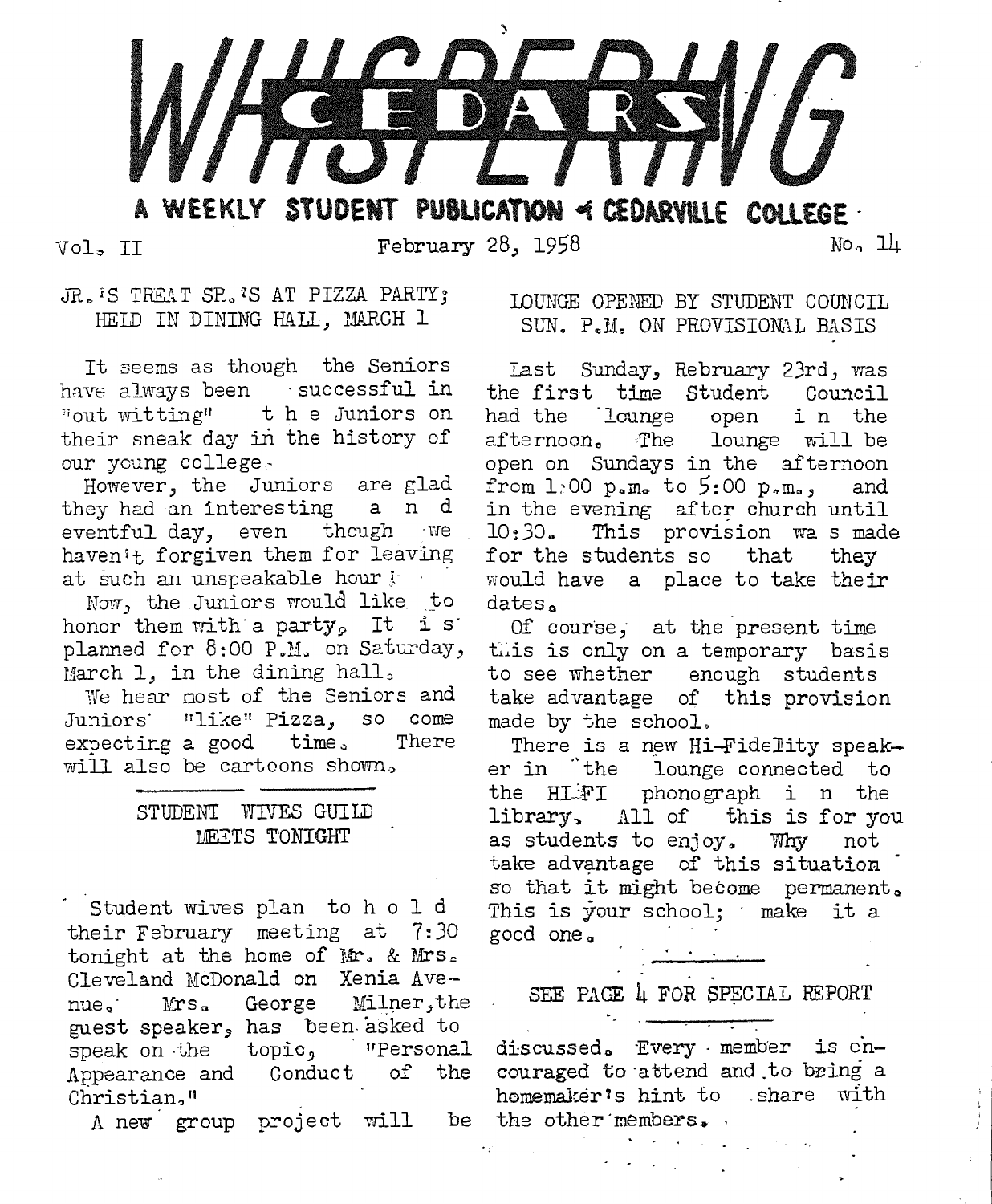## MILLER<sup>\$</sup>S MUSINGS Calvinism

I quote from an editorial in Life magazine. "The role οf Calvinist morality in making America is almost too big  $t_{0}$ measure: it had its share in every great event from Plymouth Rock to the Constitution, from Abolition to Prohibition. But it has been effective... not because it preached restraint and...the fear of hell, but because it gave men a vision of the glory of God! Not only are all men born as sinners but they are born with Arminian minds. Nearly every unsaved person thinks as an Arminian. Calvinistic truths are repulsive to both sinner and Arminian alike. But why does not

O God, our help in ages past. "Our hope for years to come, Be Thou our guard while troubles last.

And our eternal Home.

#### WHISPERING CEDARS STAFF

| R. Yost<br>. . Editor                                            |
|------------------------------------------------------------------|
| .Asst. Editor<br>E. Chesebro                                     |
| Social Editor<br>Carr<br>Α.                                      |
| Sports Editor<br>Matson<br>D.                                    |
| Reporter<br>K. Collett                                           |
| Reporter<br>B. Humphreys                                         |
| Reporter<br>L. Johnson .                                         |
| Reporter<br>Miller<br>С.<br><b>Call</b><br>$\bullet$ . $\bullet$ |
| Reporter<br>S. Millikin                                          |
| . Typist<br>$J.$ Grant                                           |
| . Typist<br>$H$ ale<br>С.                                        |
| Typis t<br>Himsel<br>$\sim$ $\sim$<br>R.,                        |
| . Typist<br>D. Osborn .                                          |
| Advisor<br>Mr. Wittig                                            |

regeneration convert the mind of the Arminian as well as his soul? In short, a misunderstanding of Calvinism is the answer. After clearing away the thorns and thistles that have cluttered the view, we see the root purpose of Arminianism as being "to glorify man" while the glory of God is Calvinism's goal. Is it no wonder that a self-centered sinner thinks "man-centered" thoughts.? Few embrace Calvinism because it is so humbling. It leaves no room for man! These differences are as diametrically opposed as light and darkness, good and evil, and grace and works.

Can you tell me why the editor of Life magazine sees this truth while some Christians think that Calvinism is an evil doctrine?

#### PRAY OFTEN FOR THE SCHOOL

## ENJOY YOURSELF! IT'S SPRING

"What a lovely day today! I am so glad spring is here!" Spring, the time of year when new sprouts of living life are seen everywhere. The snow melts and the grass begins to grow; people come out of hibernation. This is the time of year when everyone says, "Phooey with studying and work! Let's enjoy the sunshine while it is here." Consequently, there is much enjoyment and not much industry. After all, though, what is life? If we cannot enjoy it, then why live? Life...fast rushing by. So remember; with spring coming soon: "Enjoy yourself; it is later than you think!"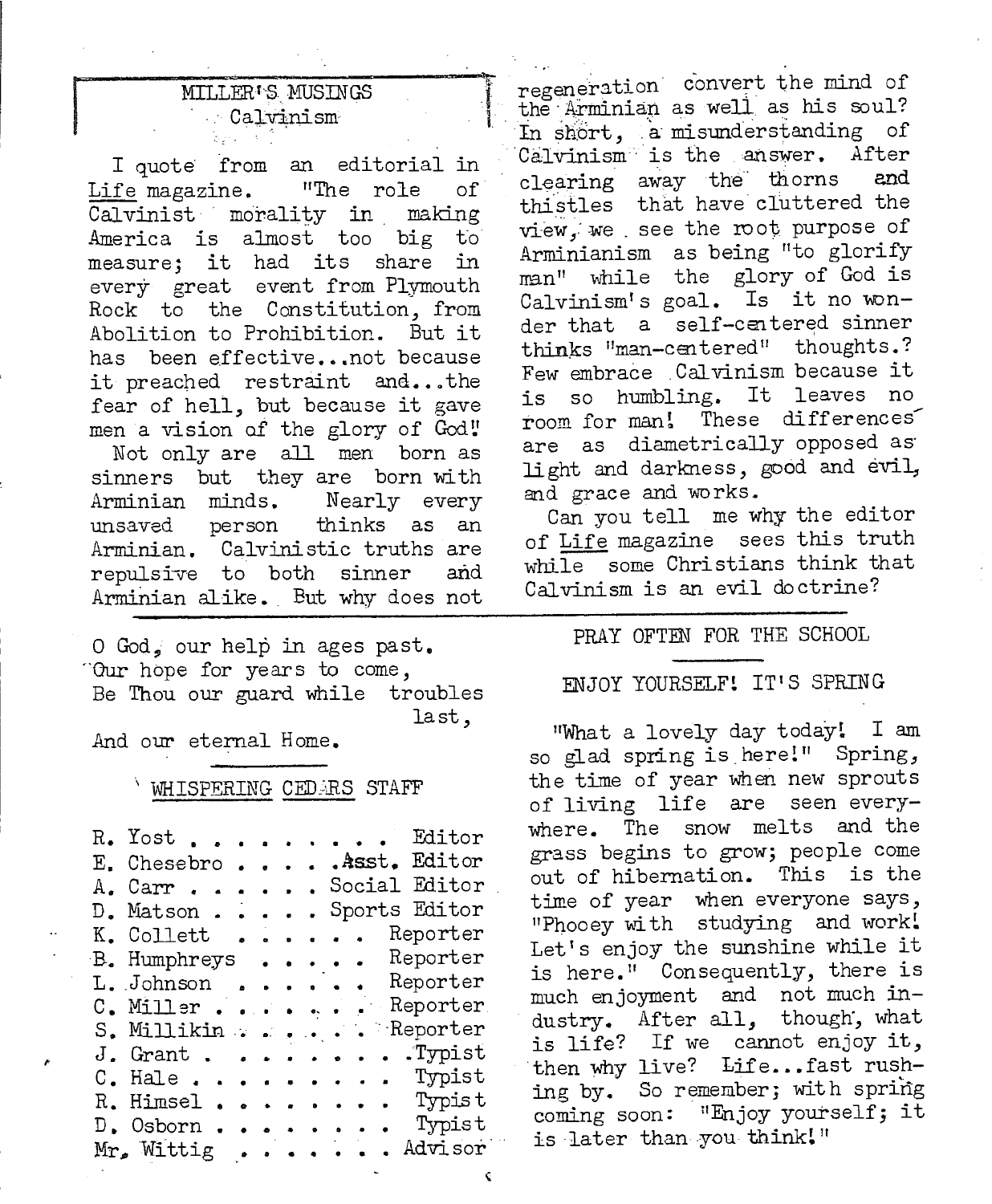SPECIAL REPORT........

## STUDENT COUNCIL TAKES ACTION ON PARKING AND DRIVING PROBLEM Rules and a Court Have Been Es tablished

The Student Council of Cedarville College has been thoughtfully considering the automobile situa tion on our campus. Although the situation is far from be ing as complex as it is on .. larger campuses. They have endeavored to initiate some basic procedures that will be, in the future, the foundation for anv necessities in the hoped for expansion of our student body. The basic principles set forth were originally brought before the Student Council by a committee composed of student council members who are driving regularly and the President, acting **as** chairman. In the genuine interest of the student body the following rules and regulations were presented to the fa culty and w as approved. These following rules will be in effect after proper parking signs have been posted.

PARKING AND DRIVING RUIES 1. Speed on campus and recommended speed when leaving campus 10 mph. Any popping of clutches is prohibited. 2. Parking prohibited at any

time where posted.

3. Faculty parking spots designated on parking chart are reserved from  $7:30$  until  $4:30$  each school day.

## REPORTING VIOLATIONS AND FOLLOWING PROCEDURE

1. Any violation by a student will be reported by any student council member to the chairman of a student council court. Faculty violations will be reported to Mr. Jeremiah.

2. The chairman of the court will issue a written summons to the offender.

3. The court will meet Thursday evening at 6:45 every two weeks if needed. The chairman will no. tify members of the court if necessity arises.

#### THE COURT

comprised of the foll. To be owing; Freshman; Glen Severs, Sophomore; Bob H umphreys, Funiors; Dave Thomas and Grace Willetts, and Seniors; Frances Cooper and Jim Erskin. 2. Chairman of the court; .Tim Erskin. 3. Violators will be brought before the court where ample opportunity for expla nation will be available. If the court finds it necessary, the person will be warned of fined accordingly. 4. Penalities for offences:: First offense-warning notice, Second offence; One dollar fine. Third offence; Two dollars fine, Fourth offence; The court w ill turn the case over to the Dici pl ine committee. 5. If the offender fails to appear, the case will be turned over to the Dicipline Committee. 6. A student may appeal a court decision to the faculty.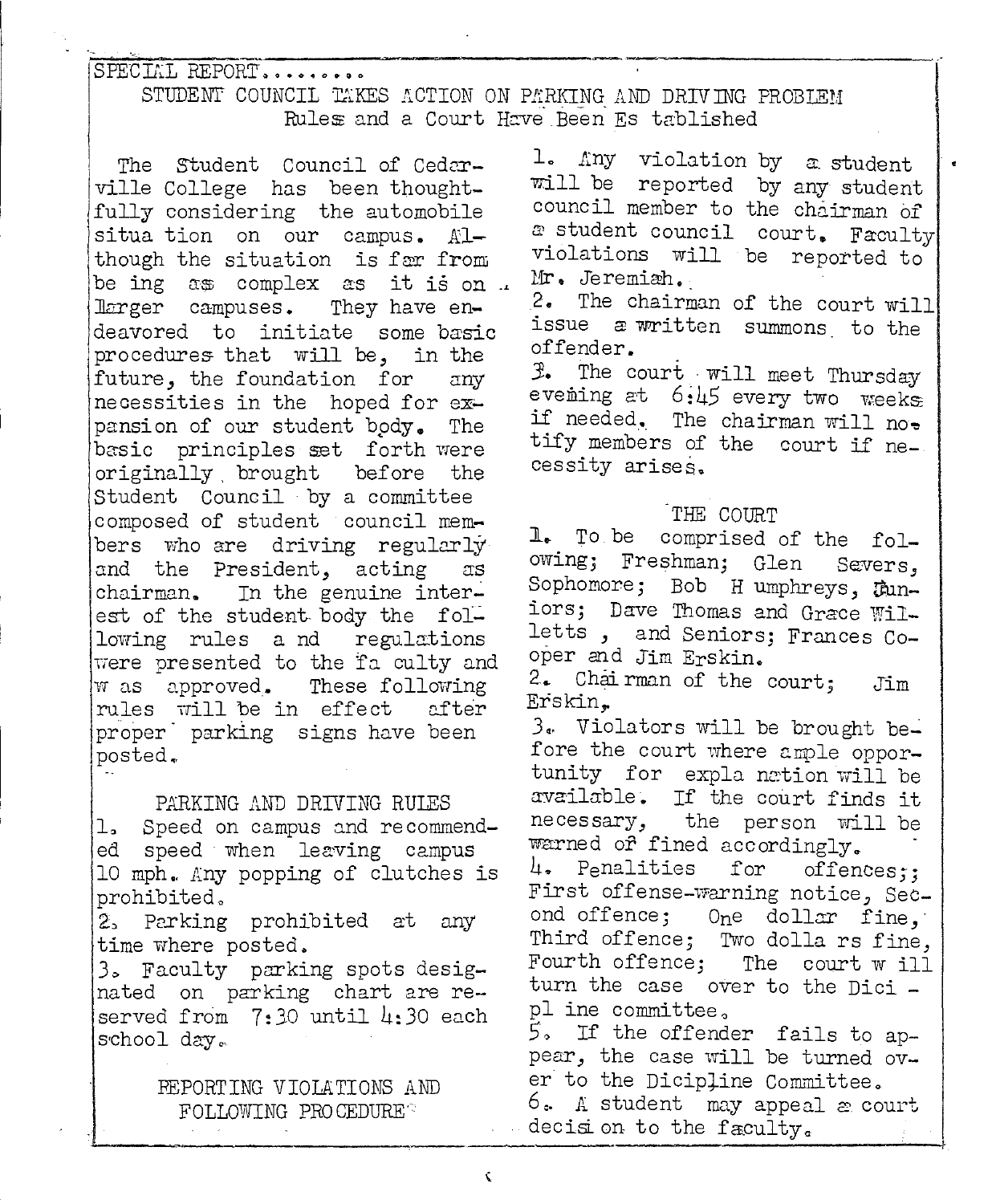

#### - Maurice Stone -

Senior of the week Maurice Stone could write a book about his activities of the past four years.

Maurice, a history major, is a very active person. He has at one time been a member of choir, quartet, basketball team, student council, Varsity "C", and Whispering Cedars Staff, This year Maurice is also dorm chaplain, dorm monitor, and vice-president of the Senior Class. For the past two years he has also worked at James Super Market.

Though Maurice says he has no hobbies, we feel that for him words must hold a special appeal. His vocabulary is something that most students envy but few take time to cultivate.

Maurice is as yet undecided about whether to attend graduate school or seminary, but we know that, no matter wh t the Lord has in store for him, he will be greatly used of God.

Inquiring Reporter... STUDENTS REPORT OF PERSON'S OF RUCKET TULE LUCTURES

- Warren Woodard: "Evening service on Diblical hen were especially  $\text{mod}$ ."
- Allen Foltz: "I thought that the mectings were good, and I got a blessing from them."
- "ublall Sookraw: "Te was a very goo speaker, and he gave me new thoughts and ideas to apply

#### - Jerry Thornton -

ŵ

Jerry Thornton is another busy senior who has many activities to his credit. In his four years at Gedarville be has been a nember of the choir, basketball tean, base ball team, quertette, student Council, usic esters, and Varsity "0". As a sophomore, Jerry was class treasurer, and as senior class president.

One of Jerry's special interests is music. This year he is student director of the choir and as junior the was president.

Jerry plans to enroll in graduate school next fall with history as his ajor.

Cod bless both of these young men as they prepare to serve him.

to my life.

Ronald Loellner: "I enjoyed the messages quite well, and the Lord spoke to me about doing more for Tim."

Paul Inderson: "I liked the nessages on strength, and it gave to now strength to stand for separation in this day."

Dill Lason: "It was the Cod given ressage for the hour ospecially in the book of Acts. It shous the importance of the believer in this age through the power of the Toly Spirit."

Taurice Stone: "From many outward evidences, I believe that Rev. lasteller displayed an attitude of genuine subuission to the power of the induclling Holy Spirit, uhich was especially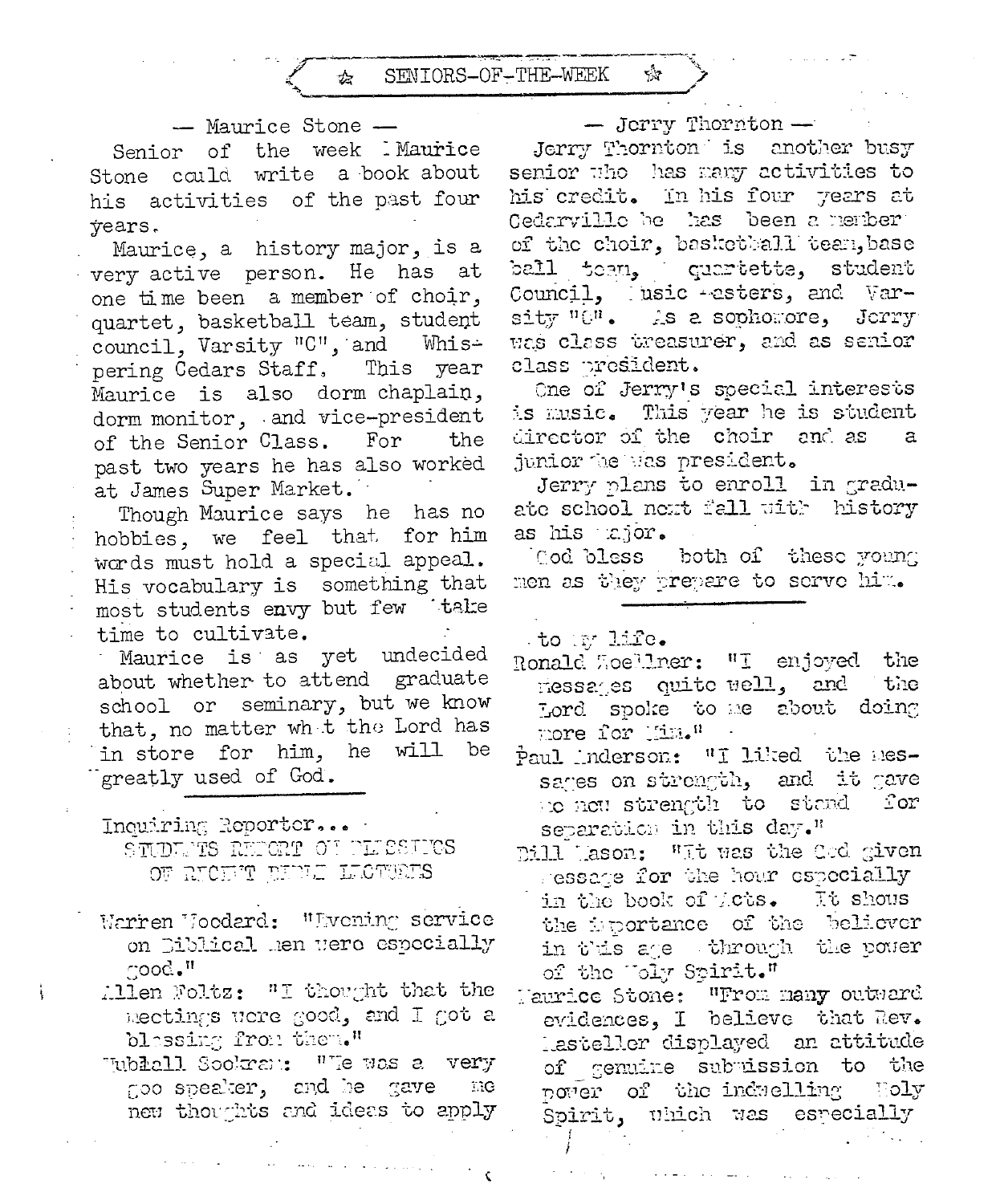-STUDEFTS REPORT (con't. from page 3)

demonstrated in his marvelous ability to interpret in a spiritualsense and apply in a practical manner the vital truth contained in the Word of God. May the Lord help us to remain faithful to the Spiritinspired promises we made in the presense of God during these particular periods  $of$ . spiritual revival."

-GRACE BAPTIST

 $\text{(cont. from page 6)}$ second basket tied up the score and sent the teams into an overtime period. The score at the end of the regulation time was  $32 - 32$ 

In the overtime Relfontaine made two quick baskets, but the Grace tean came back to tie it and a shot by Gene Christian with 53 seconds to go gave the Grace team a 38-36 victory and an undefeated season. They will play.. the vinners of the Columbus league in a post - season game.



#### CAIPUS WHISPERS

We heard that.

Pester Lice had a date with "Ed Psych".

A rolling stone catches Lyons.

Bob Self cannot decide which he prefers - blondes, bruncttes, twins, or Ft. Hayne.

Terry Goodrich is giving away golf balls. That right, Shirley?

A movie star was visiting the campus this week "incognito."

Ruth Yost now has the inside tract on all army strategy.

Rosic likes "Woodpeckers."

Bill Hason is passing out free "Lovelorn" advice to anyone who needs it.

Bev. and Larry like "Vienna Sausage" lunches.

Terry Zerby is a "free man" now. That true?

Lucy really "gets flustered" at lunch time every day.

Jim Entner is having troubles on the home front. True?

A certain boy in Science Hall declares that he will not come out of his shell. Is he bashful?

ులు పార్